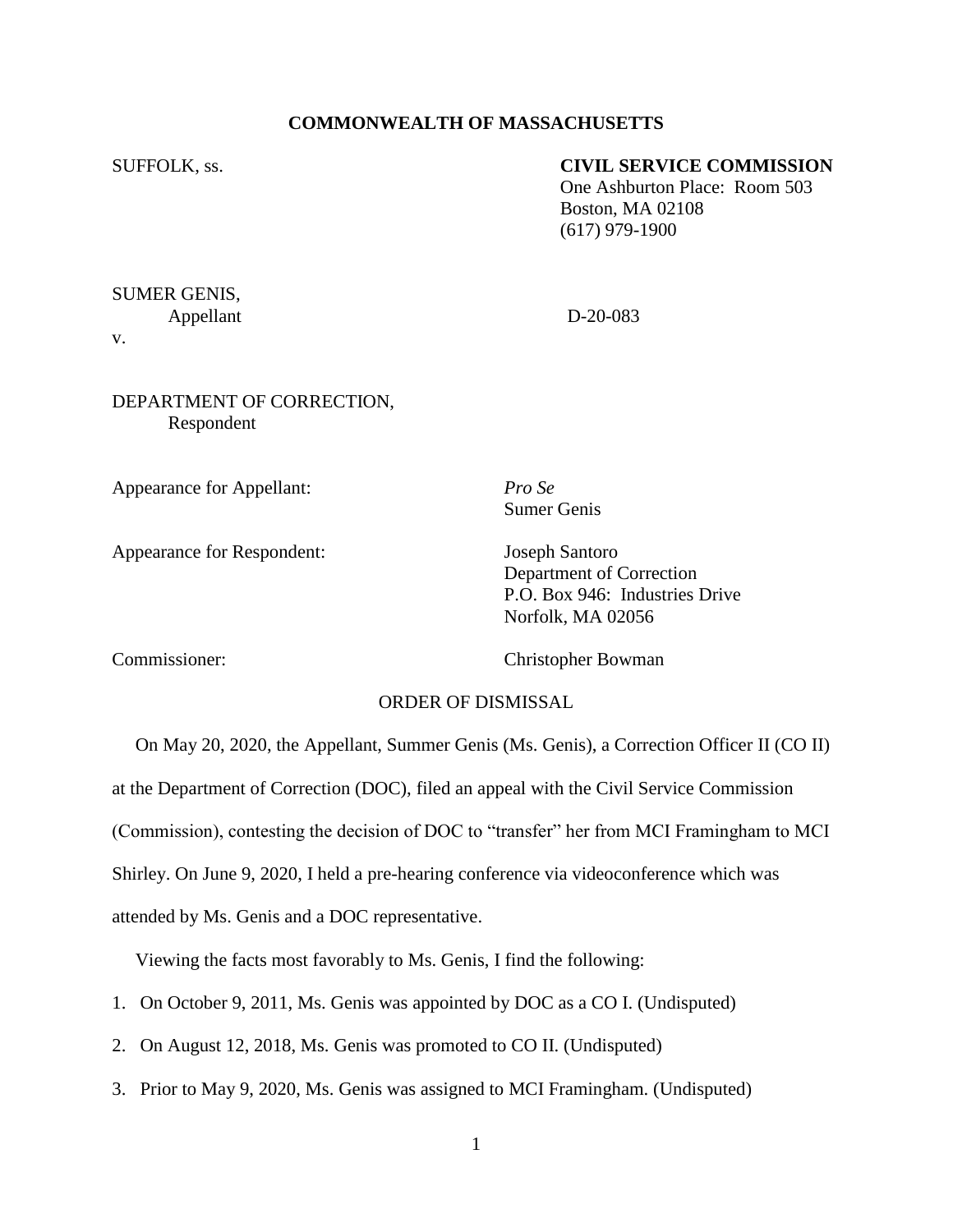- 4. On May 9, 2020, Ms. Genis, while on duty, was speaking to a colleague about health and safety conditions at MCI Framingham. (Statement of Ms. Genis)
- 5. Sometime shortly after May 9, 2020, DOC initiated an investigation into allegations that, while walking away from the colleague referenced above, Ms. Genis made disparaging remarks about a senior DOC manager at MCI Framingham. (Undisputed)
- 6. By letter dated May 11, 2020, DOC notified Ms. Genis that she was being "administratively transferred" from MCI Framingham to MCI Shirley. (Undisputed)
- 7. Ms. Genis's commuting time from her home to MCI Framingham is approximately fifteen minutes. (Statement of Ms. Genis)
- 8. Ms. Genis's commuting time from her home to MCI Shirley is approximately forty minutes. (Statement of Ms. Genis)
- 9. Ms. Genis will remain assigned to MCI Shirley at least until such time as the abovereferenced investigation has been concluded, DOC has determined if the allegations are supported and, if so, whether discipline is warranted. (Undisputed)
- 10. Ms. Genis has filed a grievance regarding the "administrative transfer". (Undisputed)
- 11. A Step 2 hearing, scheduled to occur on May 26, 2020, was continued. (Undisputed)

#### *Legal Standard / Analysis*

 Ms. Genis argues that the Commission has jurisdiction to hear her appeal because, according to her, she has been involuntarily transferred from MCI Framingham to MCI Shirley without just cause.

G.L. c. 31, § 41, provides in relevant part:

"Except for just cause and except in accordance with the provisions of this paragraph, a tenured employee shall not be discharged, removed, suspended for a period of more than five days, laid off, **transferred from his position without his written consent if he has served as a tenured employee since prior to October fourteen, nineteen hundred and**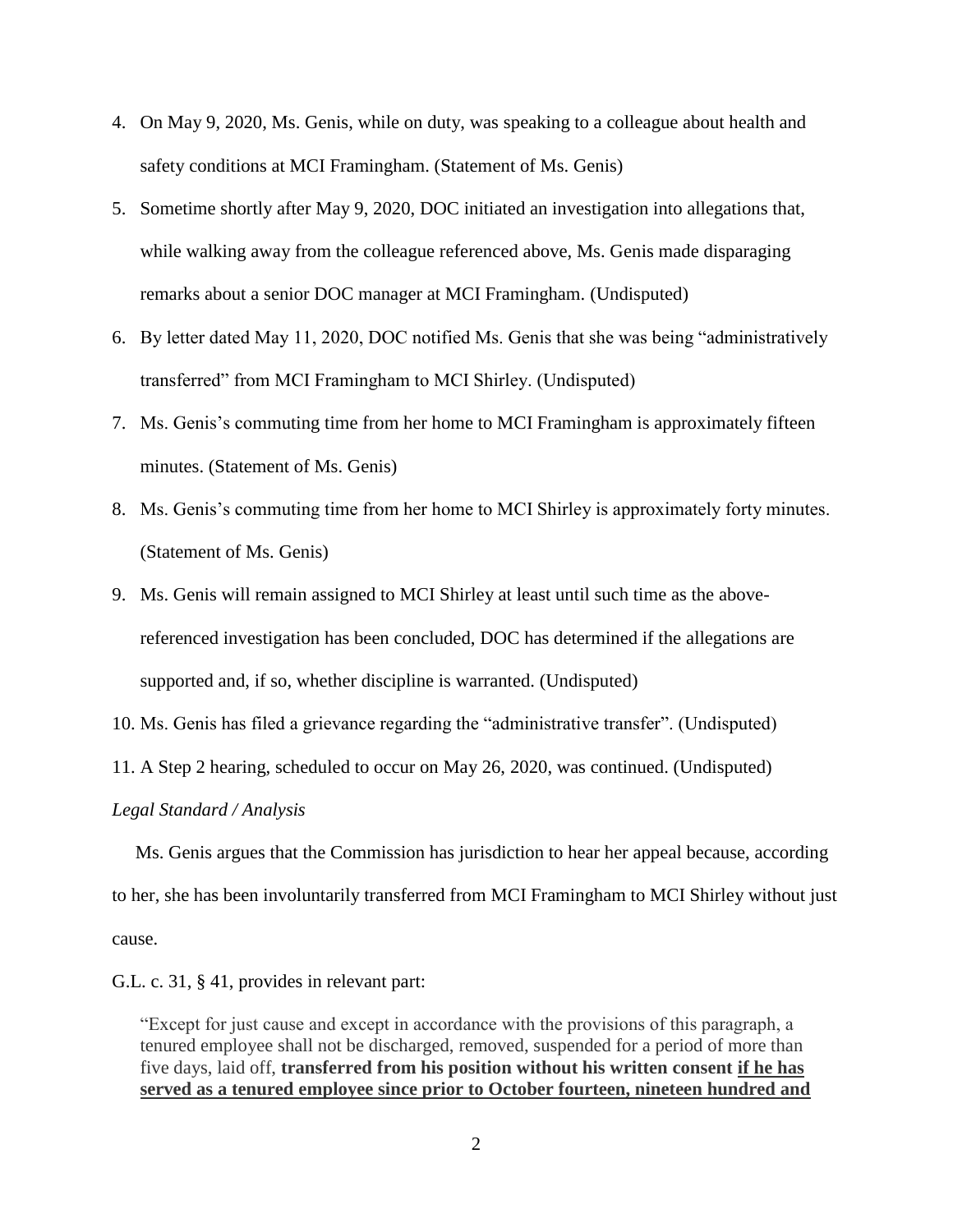**sixty-eight**, lowered in rank or compensation without his written consent, nor his position be abolished." (emphasis added)

G.L. c. 31, § 35 provides in relevant part:

"A person who is aggrieved by a transfer, other than an emergency transfer or assignment, made pursuant to this section but who is not subject to the provisions of section forty-one with respect to such transfer, may appeal to the commission pursuant to the provisions of section forty-three and shall be entitled to a hearing and a decision by the commission in the same manner as if such appeal were taken from a decision of the appointing authority made, after hearing, under the provisions of section forty-one." (emphasis added)

 First, Ms. Genis has not served as a tenured employees since prior to October 14, 1968. G.L. c. 31, § 41 only grants procedural protections to employees have been transferred without their written consent if they were a tenured employee on or before October 13, 1968, which the Ms. Genis was not.

Second, in order to invoke the protection of another section of the civil service law, G.L. c.

31, § 35, Ms. Genis is required to establish that she was "transferred" within the meaning of the civil service law.

 The Civil Service Commission has defined the term "Transfer" as a "change of employment under the same appointing authority from a position in one class to a similar position in the same or another class or a change of employ in the same position, under the same appointing authority, from one geographical location to a different geographical location, provided that a different geographical location shall be one which is both more than a commuting distance from the employee's residence than its prior location and more distant from the employee's residence than his prior location..." Sullivan v. Dep't of Transitional Assistance, 11 MCSR 80 (1998), citing Appellant v. Department of Revenue, 1 MCSR 28, 29 (1985).

3